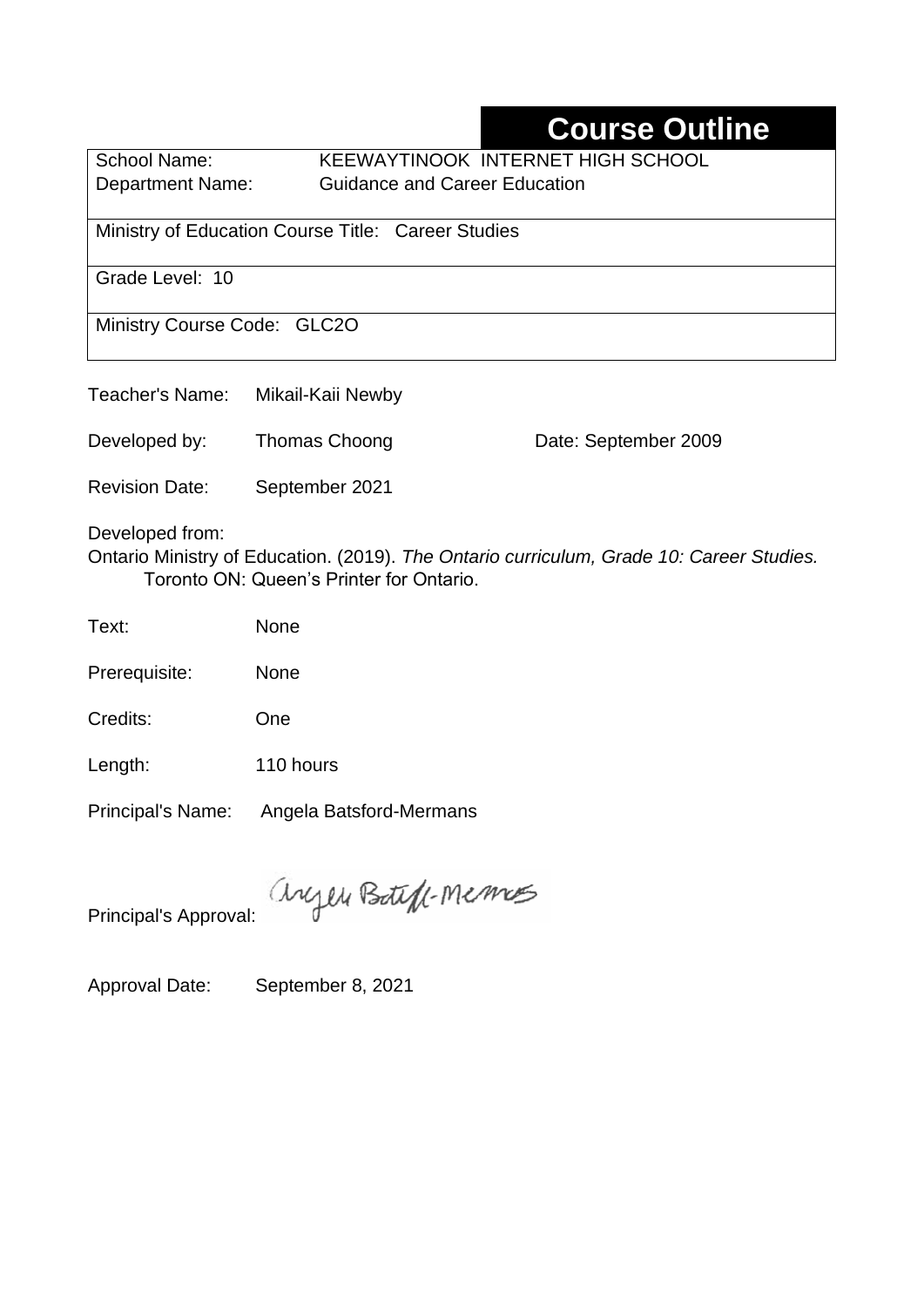# *Course Description/Rationale*

This course gives students the opportunity to develop the skills, knowledge, and habits that will support them in their education and career/life planning. Students will learn about global work trends, and seek opportunities within the school and community to expand and strengthen their transferable skills and their ability to adapt to the changing world of work. On the basis of exploration, reflective practice, and decision-making processes, students will make connections between their skills, interests, and values and their postsecondary options, whether in apprenticeship training, college, community living, university, or the workplace. They will set goals and create a plan for their first postsecondary year. As part of their preparation for the future, they will learn about personal financial management – including the variety of saving and borrowing tools available to them and how to use them to their advantage – and develop a budget for their first year after secondary school.

# *Overall Curriculum Expectations*

#### **Developing the Skills, Strategies, and Habits Needed to Succeed**

- Demonstrate an understanding of the skills, strategies, and habits that can contribute to success in the pursuit of educational and career/life opportunities and in the achievement of a healthy school/life/work balance
- Apply various decision-making strategies to help them set goals, reflecting on and documenting their goal-setting process

### **Exploring and Preparing for the World of Work**

- Demonstrate an understanding, based on research, of a variety of local and global trends related to work and employment, including the effect some of those trends have had on workers' rights and responsibilities and on the role of transferable skills in career development today
- Develop a personal profile based on an exploration of their interests, values, skills, strengths, and needs, and examine the range of factors that can influence their future education and career/life opportunities
- taking their personal profile into account, explore, research, and identify a few postsecondary destinations of interest, whether in apprenticeship training, college, community living, university, or the workplace, and investigate the secondary school pathways that lead to those destinations

### **Planning and Financial Management to Help Meet Postsecondary Goals**

- Develop a plan for their first postsecondary year, whether in apprenticeship training, college, community living, university, or the workplace, and prepare a variety of materials for communicating their strengths and aspirations to prospective mentors, program administrators, employers, and/or investors
- Demonstrate an understanding of responsible management of financial resources and of services available to support their financial literacy as they prepare a budget for their first postsecondary year

# *Course Content*

| <b>Unit</b>                                      | Length     |
|--------------------------------------------------|------------|
| 1. About Me: Self-assessment and Building Skills | 23.5 hours |
| 2. Researching Career Paths                      | 8 hours    |
| 3. My Career Plan                                | 23.5 hours |
| <b>Total</b>                                     | 110 hours  |

## *Unit Descriptions*

**Unit 1 – About Me: Self-assessment and Building Skills**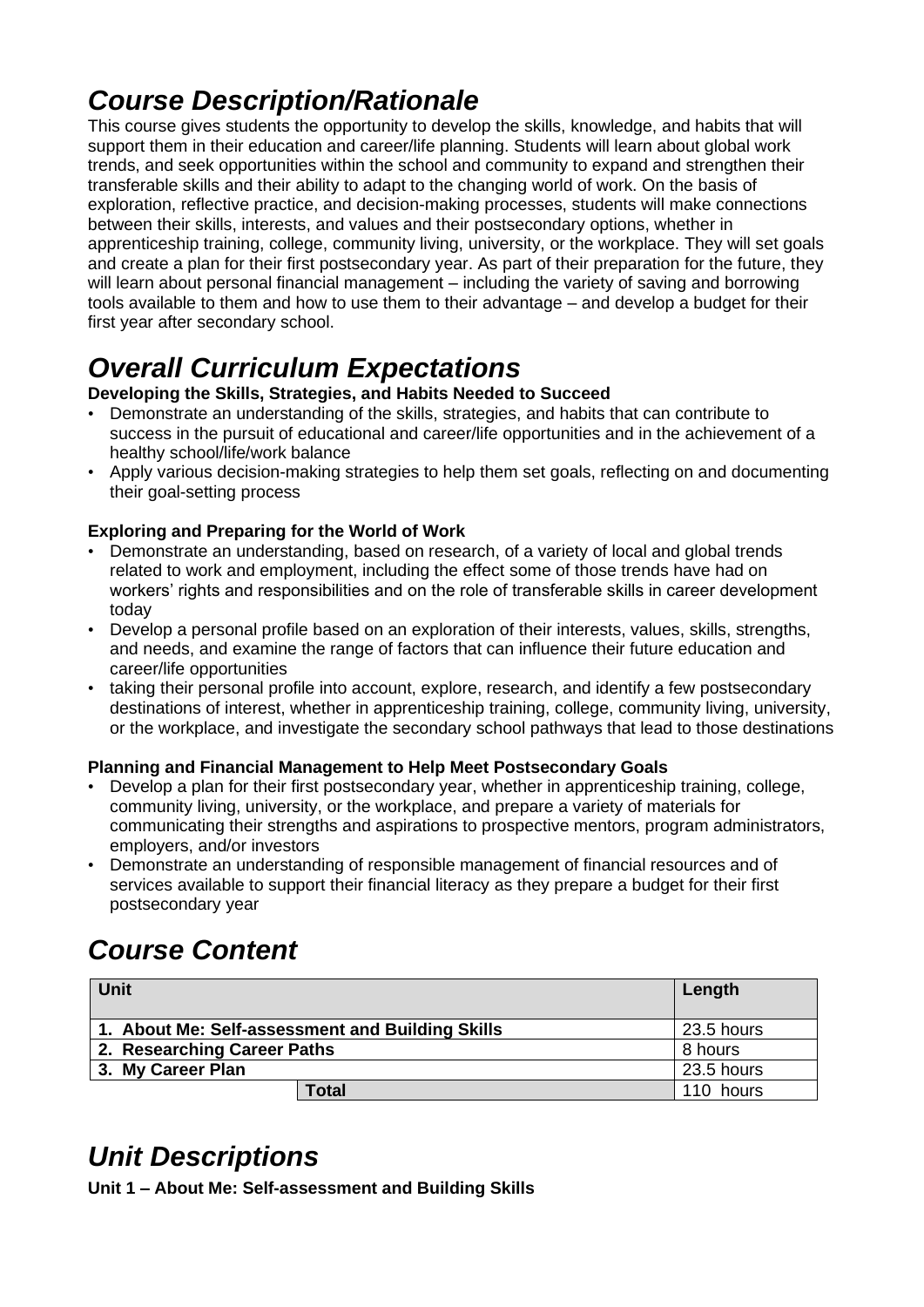This unit will look at the difference between skills and interests. Students will identify and weigh their own skills and interests and determine which jobs or careers might suit those skills and interests. They will learn about communication skills, leadership skills, personal management skills, and workplace safety. They will begin work on a personal profile and portfolio.

#### **Unit 2 – Researching Career Paths**

This unit will focus on learning the requirements for the OSSD (diploma) and the various options students have in course selection. They will look at what educational and training options are available after high school (university, college, apprenticeship, on the job training), in their local communities, regionally and beyond. They will use various resources to examine career fields within their community and beyond as well as what type of education and training is required for various fields. Finally, they will look at trends in the job market (skilled trades, technology, and business) and opportunities in their communities.

#### **Unit 3 – My Career Plan**

This unit will build towards the culminating activity of a personal portfolio. The portfolio will contain earlier work on skills and interests. It will also contain their sample resume and cover letter. Students will develop these documents, and they will practice completing job applications and taking job interviews. Students will develop an action plan to steer themselves towards jobs that interest them. Students may wish to consider their needs as well as the needs of their communities as they explore career paths.This career path will focus on secondary and post-secondary education and training that they need to fulfill their goals.

## *Teaching/Learning Strategies*

This course is organized into an eight-week series of lessons and activities that is presented to students in remote northern communities via the internet. The eighth week is used for course consolidation, review, and the final examination. Teacher and students communicate over the internet through timely activity feedback, emails, messages, video and audio calls. Classroom mentors assume the role of liaison between the teacher and student while also supporting a holistic approach to motivate, engage and support each individual student.

A variety of strategies will be used in the online delivery of this course. Some instructional strategies include:

- Skills checklists and questionnaires to help students find learning styles, strengths, and career interests
- Online research of various careers<br>• Small-group and partner support are
- Small-group and partner support and interaction during reading, viewing, listening, and speaking tasks;
- Opportunities for rehearsal/practice; job interview
- Assigned questions based on prior reading
- Templates and graphic organizers as tools to understand text and make notes;
- Prompts and starter statements to encourage response and reflection.

Learning goals will be discussed at the beginning of each assignment and success criteria will be provided to students. The success criteria are used to develop the assessment tools in this course, including rubrics and checklists.

### *Evaluation*

The final grade will be determined as follows (Ontario Ministry of Education, 2010):

- Seventy per cent of the grade will be based on evaluation conducted throughout the course. This portion of the grade should reflect the student's most consistent level of achievement throughout the course, although special consideration should be given to more recent evidence of achievement.
- Thirty percent of the grade will be based on a final evaluation administered at or towards the end of the course. This evaluation will be based on evidence from one or a combination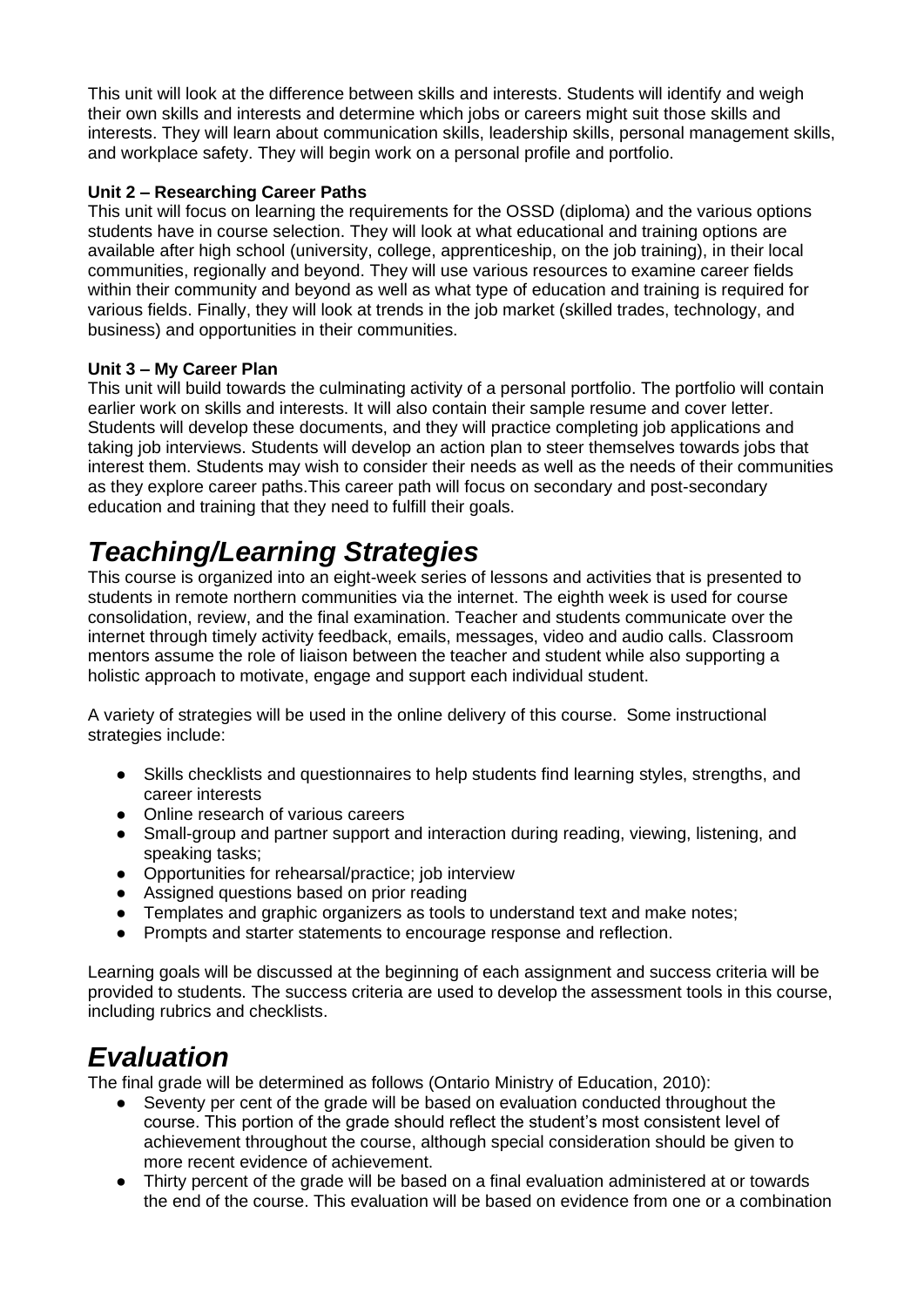of the following: an examination, a performance, an essay, and/or another method of evaluation suitable to the course content. The final evaluation allows the student an opportunity to demonstrate comprehensive achievement of the overall expectations for the course (p. 41).

Ontario Ministry of Education. (2010). *Growing success: Assessment, evaluation and reporting in Ontario schools*. Toronto ON: Queen's Printer for Ontario.

| Type of<br><b>Assessment</b> | Category                    | <b>Details</b>                                                                                                                                                                                                                                                                                                                                                                                                                                                                                                                                                                                                                                                                 | Weigh<br>ting  |
|------------------------------|-----------------------------|--------------------------------------------------------------------------------------------------------------------------------------------------------------------------------------------------------------------------------------------------------------------------------------------------------------------------------------------------------------------------------------------------------------------------------------------------------------------------------------------------------------------------------------------------------------------------------------------------------------------------------------------------------------------------------|----------------|
|                              |                             |                                                                                                                                                                                                                                                                                                                                                                                                                                                                                                                                                                                                                                                                                | $(\%)$         |
| <b>Term Work</b><br>(70%)    | Knowledge/<br>Understanding | Knowledge of content (e.g., information,<br>terminology, vocabulary)<br>Understanding of content (e.g., skills, processes,<br>concepts, strategies)                                                                                                                                                                                                                                                                                                                                                                                                                                                                                                                            | 13             |
|                              | Thinking                    | Use of planning skills (e.g., setting goals,<br>gathering and organizing information and ideas)<br>Use of processing skills (e.g., analysing,<br>reflecting, revising, refining, evaluating, extending,<br>integrating, and detecting point of view and bias)<br>Use of critical/creative thinking processes (e.g.,<br>use of decision-making, research and inquiry,<br>problem-solving, and metacognition processes)                                                                                                                                                                                                                                                          | 19             |
|                              | Communication               | Expression and organization of ideas and<br>information (e.g., clarity of expression, logical<br>organization) in oral, visual, and/or written forms<br>(e.g., interviews, presentations, portfolios, graphic<br>organizers, posters, letters, résumés, emails)<br>Communication for different audiences (e.g.,<br>peers, adults, potential employers) and purposes<br>(e.g., to inform, to persuade, to solve problems) in<br>oral, visual, and/or written forms<br>Use of conventions (e.g., style, format, level of<br>language, forms of address), vocabulary, and<br>terminology of the career sector of interest to the<br>student in oral, visual, and/or written forms | 19             |
|                              | Application                 | Application of knowledge and skills (e.g.,<br>education and career/life planning, goal setting,<br>use of technology) in familiar contexts<br>Transfer of knowledge and skills (e.g.,<br>transferable skills, education and career/life<br>planning) to new contexts (e.g., refining and<br>extending skills in authentic classroom scenarios)<br>Making connections within and between various<br>contexts (e.g., between learning in the course and<br>the development of their Individual Pathways Plan<br>(IPP); within and between courses; between<br>learning in school, personal experiences, and<br>future opportunities)                                             | 19             |
| Final                        | Culminating<br>Activity     | Knowledge/Understanding                                                                                                                                                                                                                                                                                                                                                                                                                                                                                                                                                                                                                                                        | 3              |
| Evaluation                   |                             | Thinking                                                                                                                                                                                                                                                                                                                                                                                                                                                                                                                                                                                                                                                                       | 4              |
| (30%)                        | (15%)                       | Communication                                                                                                                                                                                                                                                                                                                                                                                                                                                                                                                                                                                                                                                                  | 4              |
|                              |                             | Application                                                                                                                                                                                                                                                                                                                                                                                                                                                                                                                                                                                                                                                                    | $\overline{4}$ |
|                              | Exam                        | Knowledge/Understanding                                                                                                                                                                                                                                                                                                                                                                                                                                                                                                                                                                                                                                                        | 3              |
|                              | (15%)                       | Thinking                                                                                                                                                                                                                                                                                                                                                                                                                                                                                                                                                                                                                                                                       | 4              |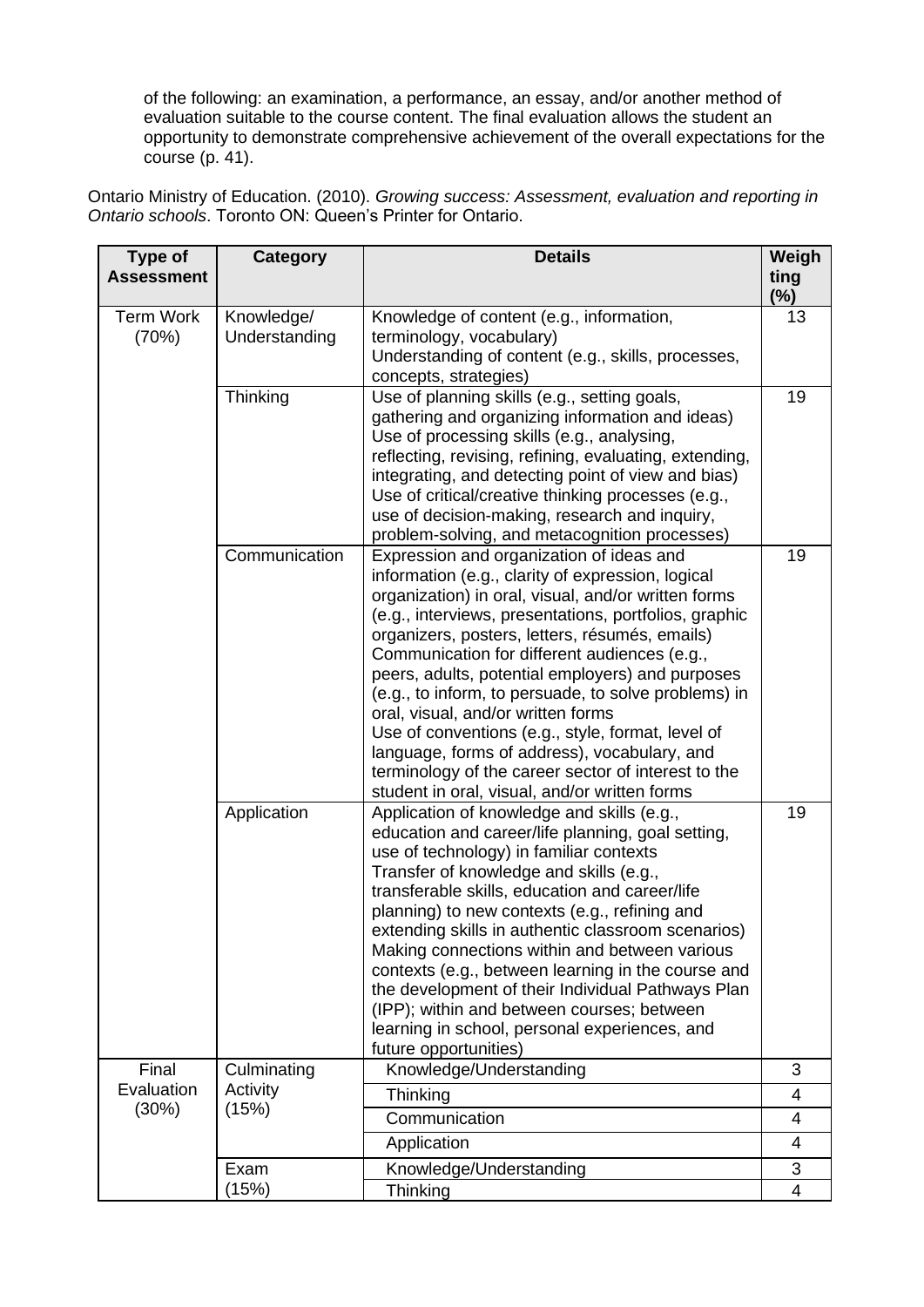|  | Communication             |  |
|--|---------------------------|--|
|  | .<br>חסוαיוסי             |  |
|  | <b>TOTA!</b><br>I AL<br>ັ |  |

### *Assessment/Evaluation Strategies*

A variety of assessment and evaluation methods, strategies and tools are required as appropriate to the expectation being assessed. These include diagnostic, formative, and summative within the course and within each unit.

Assessment *for* learning and assessment *as* learning is obtained through a variety of means, including the following:

- Ongoing descriptive feedback of student submissions
- Small-group conversations to develop their opinions and communication skills
- Preparation and review of resume and cover letter
- Self-assessment of skills, strengths, and learning styles
- Observations of practice job interview
- Conversations with student on a regular basis (synchronous and asynchronous)
- Student interview with community members

Evidence of student achievement (assessment *of* learning) is collected from various sources, including the following:

- Ongoing observations of most consistent work, with consideration given to most recent work
- Conversation about student's portfolio, including discussions about personal growth and areas for improvement
- Final exam

The Ministry of Education's 2010 document, *Growing Success*, outlines the seven fundamental principles that guide best practice in the assessment and evaluation of students. KiHS teachers use practices that:

- are fair, transparent, and equitable for all students;
- support all students, including those with special education needs, those who are learning the language of instruction (English or French), and those who are First Nation, Métis, or Inuit;
- are carefully planned to relate to the curriculum expectations and learning goals and, as much as possible, to the interests, learning styles and preferences, needs, and experiences of all students;
- are communicated clearly to students and parents at the beginning of the course and at other points throughout the school year or course;
- are ongoing, varied in nature, and administered over a period of time to provide multiple opportunities for students to demonstrate the full range of their learning;
- provide ongoing descriptive feedback that is clear, specific, meaningful, and timely to support improved learning and achievement;
- develop students' self-assessment skills to enable them to assess their own learning, set specific goals, and plan next steps for their learning (p.6).

## *Resources*

Government of Canada. (n.d.). *Young Canadians*.<https://www.canada.ca/en/services/youth.html>

Government of Canada. (1999). Job search toolkit for Aboriginal youth. [https://www.aadnc](https://www.aadnc-aandc.gc.ca/DAM/DAM-INTER-HQ/STAGING/texte-text/tk_1100100033661_eng.pdf)[aandc.gc.ca/DAM/DAM-INTER-HQ/STAGING/texte-text/tk\\_1100100033661\\_eng.pdf](https://www.aadnc-aandc.gc.ca/DAM/DAM-INTER-HQ/STAGING/texte-text/tk_1100100033661_eng.pdf)

MyBlueprint. (2017). *MyBlueprint education planner.* [www.myblueprint.ca](http://www.myblueprint.ca/)